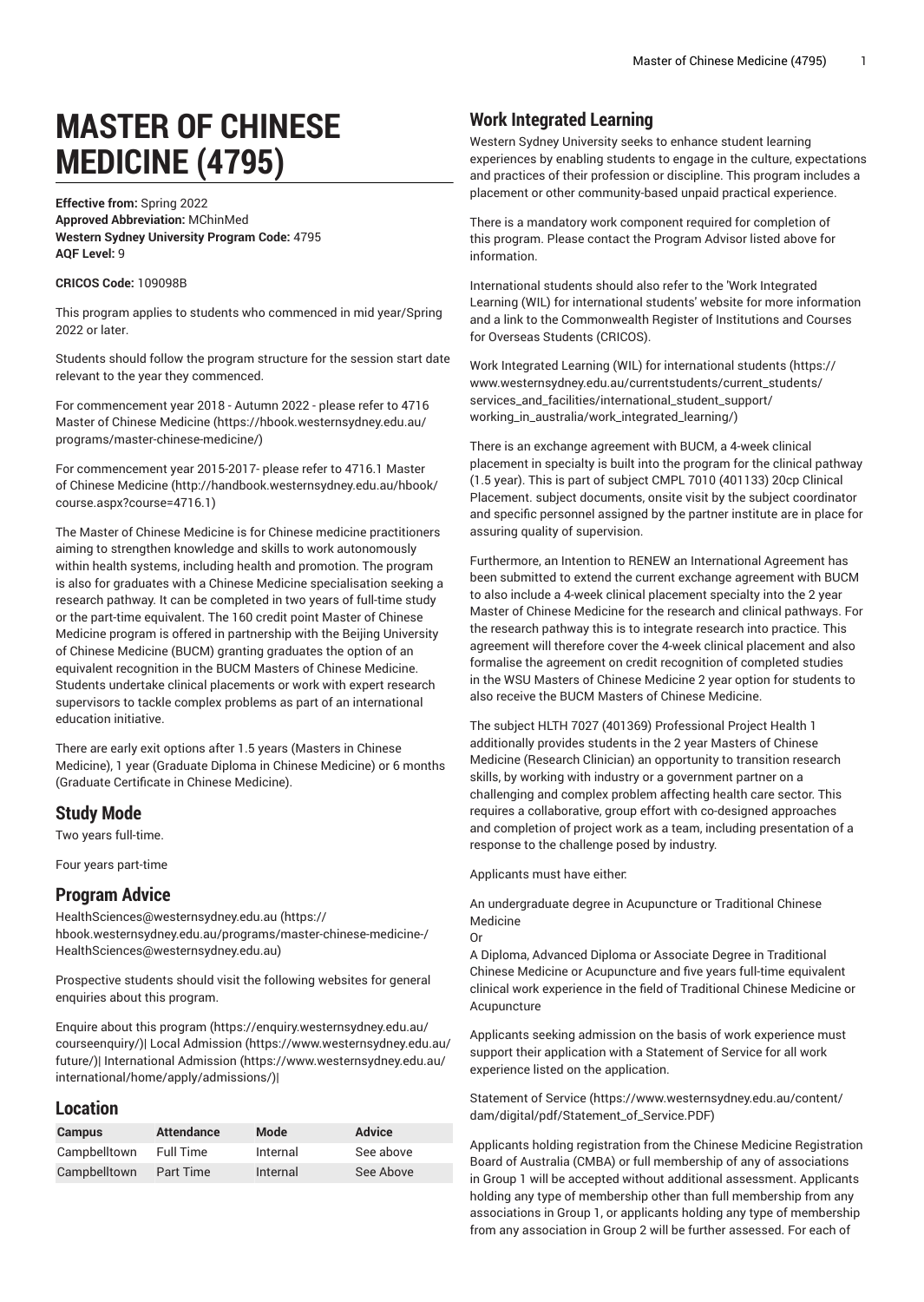these applicants, this assessment will be an interview by the Director of Academic Program and a nominee of the Dean. The interview will assess the applicant's prior learning, experience in the discipline and understanding of the assumed knowledge appropriate to entry into the program.

#### **Association**

#### **Group 1**

- Australian Acupuncture and Chinese Medicine Association (AACMA)
- The Australian Traditional Chinese Medicine Association Inc (ATCMA)
- Chinese Medicine and Acupuncture Society of Australia (CMASA)
- Joint ATCMA & CMASA (established on 3rd July 2010)
- Australian Chinese Medical Association (Victoria) (ACMA)
- Acupuncture New Zealand (ANZ)
- The Australian Medical Acupuncture College
- Australian Medical Acupuncture Society (AMAS)
- Australian College of Acupuncturist (ACAL)
- Australian Natural Therapist Association (ANTA)
- Australian Traditional Chinese Medicine Association (ATCMA)
- Australian Traditional Medicine Society (ATMS)
- Federation of Chinese Medicine and Acupuncture Societies of Australia (FCMA)
- NSW Association of Chinese Medicine (NSWACM)
- New Zealand Register of Acupuncturists (NZRA)
- New Zealand Acupuncture Standards Authority (NZASA)
- National Certification Commission for Acupuncture and Oriental Medicine (NCCAOM) USA
- The British Acupuncture Council (BAcC)
- Victorian Traditional Acupuncture Society / Chinese Medicine Association (VTAS/CMA)

#### **Group 2**

- Acupuncture Association of Victoria Inc (AAV)
- Acupuncture Association of Australia (AAA)
- Acupuncture Association of Australia, New Zealand and Asia (AAANZA)
- Australian Acupuncture Association Ltd / Acupuncture Ethics and Standards Organisation Ltd (AAcA/AESO)
- Australian Nurses Acupuncture Association (ANAA)
- Australian Physiotherapy Association (Acupuncture Study Group) (APA)
- Australian Society of Acupuncture Physiotherapists (ASAP)
- Society of Natural Therapists & Researchers (SNTR)
- Shiatsu Therapy Association of Australia (STAA)
- Korean Australian Oriental Medicine Association
- Traditional Medicine of China Society Australia
- Complementary Medicine Association (CMA)
- International Institute of Complementary Therapists (IICT)
- Toyohari Medical Association
- -The Acupuncture Society (UK)
- New Zealand Chinese Medicine and Acupuncture Society

Applications from Australian and New Zealand citizens and holders of permanent resident visas must be made via the Universities Admissions Centre (UAC). Use the links below to apply via UAC or Western Sydney University. Applications made directly to Western Sydney do not have an application fee.

Applicants who have undertaken studies overseas may have to provide proof of proficiency in English. Local and International applicants who are applying through the Universities Admissions Centre (UAC) will find details of minimum English proficiency requirements and acceptable proof on the UAC website. Local applicants applying directly to the University should also use the information provided on the UAC website.

<http://www.uac.edu.au/>

<https://westernsydney.uac.edu.au/ws/>

Overseas qualifications must be deemed by the Australian Education International - National Office of Overseas Skills Recognition (AEI-NOOSR) to be equivalent to Australian qualifications in order to be considered by UAC and Western Sydney University.

## **Master of Chinese Medicine (Clinician Specialist Advanced)**

Qualification for the 2 year pathway requires the successful completion of 160 credit points including from the core subjects listed below.

To complete some of the components within the subjects in this program, students may be required to travel to other Western Sydney University campuses.

| <b>Subject</b>                                                                                                                                                             | <b>Title</b>                                                 | <b>Credit</b><br><b>Points</b> |
|----------------------------------------------------------------------------------------------------------------------------------------------------------------------------|--------------------------------------------------------------|--------------------------------|
| <b>Core Subjects</b>                                                                                                                                                       |                                                              |                                |
| <b>CMPL 7008</b>                                                                                                                                                           | <b>Clinical Applications of Classical Acupuncture</b>        | 10                             |
| <b>CMPL 7007</b>                                                                                                                                                           | Clinical Application of Classical Chinese Herbal<br>Medicine | 10                             |
| <b>CMPL 7012</b>                                                                                                                                                           | Evidence Based Practice in Chinese Medicine                  | 10                             |
| <b>HLTH 7015</b>                                                                                                                                                           | Qualitative Research Methodology in Health                   | 10                             |
| <b>AGEN 7005</b>                                                                                                                                                           | <b>Research Protocol Design and Practice</b>                 | 10                             |
| <b>CMPL 7025</b>                                                                                                                                                           | Women's Health in Chinese Medicine                           | 10                             |
| Select one of the following:                                                                                                                                               |                                                              | 10                             |
| <b>HLTH 7008</b>                                                                                                                                                           | Introduction to Biostatistics                                |                                |
| <b>PUBH 7016</b>                                                                                                                                                           | Introduction to Epidemiology                                 |                                |
| <b>Capstone Units</b>                                                                                                                                                      |                                                              |                                |
| <b>HLTH 7004</b>                                                                                                                                                           | Dissertation                                                 | 40                             |
| CMPI 7010                                                                                                                                                                  | <b>Clinical Placement</b>                                    | 20                             |
|                                                                                                                                                                            | Plus three flexible subjects at postgraduate level           |                                |
| <b>Alternate Subjects</b>                                                                                                                                                  |                                                              |                                |
| Students must complete 30 credit points of Alternate study, either<br>from the following list of alternative subjects or other postgraduate<br>subjects with DAP approval. |                                                              |                                |
| <b>CMPL 7016</b>                                                                                                                                                           | Musculoskeletal Health in Chinese Medicine                   | 10                             |
| <b>CMPL 7015</b>                                                                                                                                                           | Mental and Neurological Disorders and Chinese<br>Medicine    | 10                             |
| <b>CMPL 7009</b>                                                                                                                                                           | <b>Clinical Oncology and Chinese Medicine</b>                | 10                             |
| <b>CMPL 7005</b>                                                                                                                                                           | Chronic and Complex Disorders in Chinese<br>Medicine         | 10                             |
| <b>Total Credit Points</b>                                                                                                                                                 |                                                              | 160                            |

## **Master of Chinese Medicine (Clinician Specialist) (1.5 years Early Exit)**

| Subject | <b>Title</b> | <b>Credit</b> |
|---------|--------------|---------------|
|         |              | <b>Points</b> |

| Core subjects               |                                                              |    |
|-----------------------------|--------------------------------------------------------------|----|
| <b>CMPL 7008</b>            | <b>Clinical Applications of Classical Acupuncture</b>        | 10 |
| <b>CMPL 7007</b>            | Clinical Application of Classical Chinese Herbal<br>Medicine | 10 |
| <b>CMPL 7012</b>            | Evidence Based Practice in Chinese Medicine                  | 10 |
| <b>CMPL 7020</b>            | <b>Research Project and Thesis</b>                           | 60 |
| <b>CMPL 7025</b>            | Women's Health in Chinese Medicine                           | 10 |
| CMPL 7010                   | <b>Clinical Placement</b>                                    | 20 |
| <b>HLTH 7015</b>            | Qualitative Research Methodology in Health                   | 10 |
| Select one of the following |                                                              | 10 |
| <b>HLTH 7008</b>            | Introduction to Biostatistics                                |    |